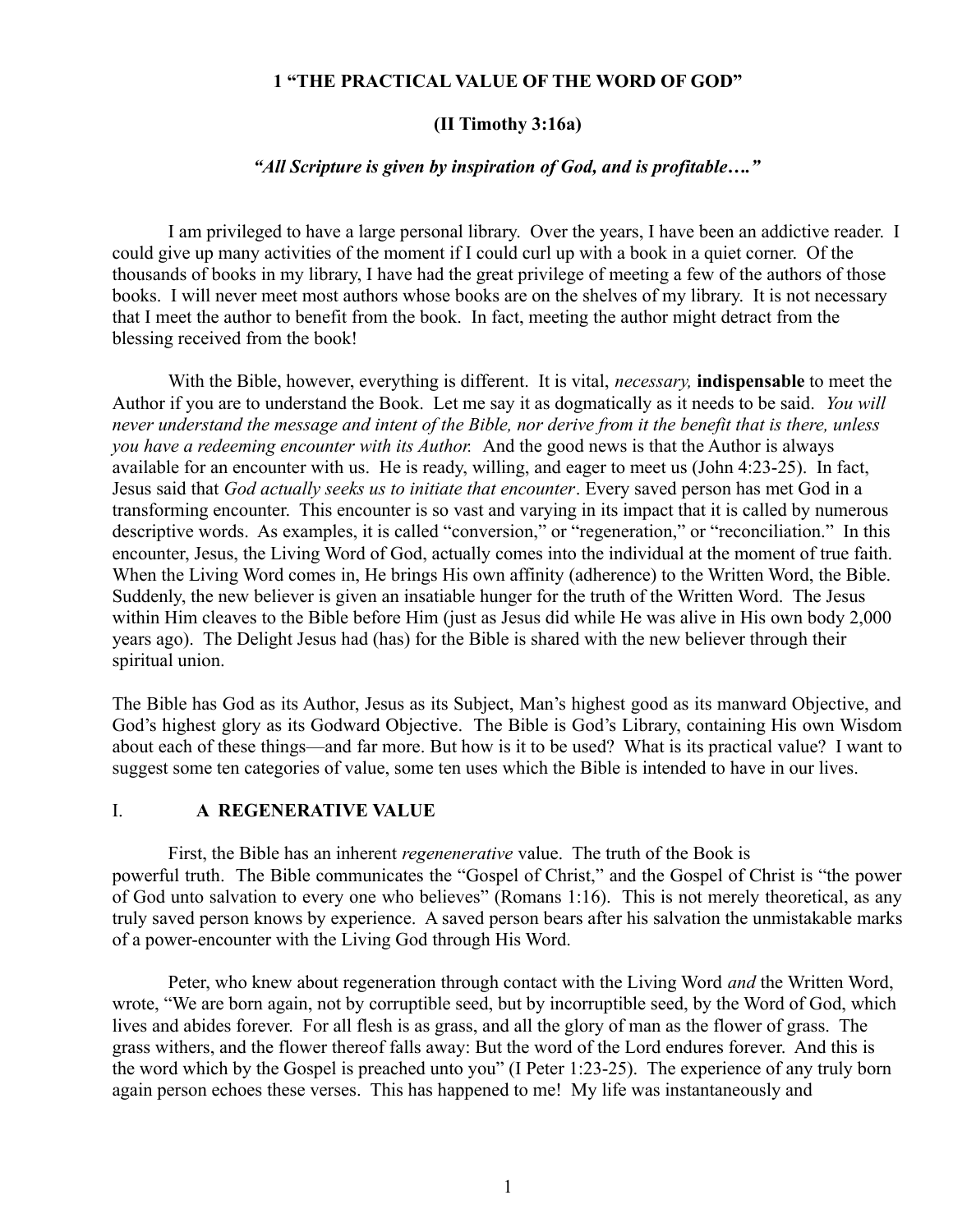miraculously transformed when the Seed of Divine Truth had penetrated the "ovum" of faith within me. Following that spiritual "conception," an incredible spiritual birth occurred. I became a "new creature" in Christ (II Corinthians 5:17). Anyone who knew me in that period of my life would have seen a great difference between my "B.C." days and my "A.D." days. A member of my own family said (rather reluctantly, because she did not at that time want to receive Christ herself), "I'll have to admit that there is a great difference between what you were and what you are!" The entrance of the Living Word and the power of the Written Word are the only explanation for the miracle! The Bible's regenerative power is Divine, dynamic, distinctive and durable. In James 1:18, the half-brother of Jesus (whose life showed the same Line of Demarcation between sinner and saint—after the Resurrection of Christ), wrote, "Of His own will God begot (sired, Fathered) us through the word of truth." Note the origin of the process within the will of God, and the enactment of the birth through the Word of God. In Luke 8:11, in His interpretation of a powerful parable about the powerful Word of God, Jesus said, "The seed is the Word of God."

When the movie *Luther*, based on the years in Martin Luther's life which led to the Reformation, came to Memphis, I was one of the first in line to see it. I was not disappointed! I have read several biographies of Luther and hundreds of excerpts about his life, and the movie was historically accurate and Bible-packed, though it could not cover much due to the brief length of the film. I was reminded of the gigantic place the Bible played in awakening Luther from his lostness in sin *and religion*, and in bringing him to the truth of Christ and His salvation. Luther's adviser, John Staupitz, recognized that Luther's agonizing struggle could only be resolved by contact with Scripture, so he engineered circumstances to place Luther in the chair of Bible at a prominent university in Germany. There he came into close and studious contact with the great salvation passages of the Bible. In particular, the Holy Spirit used several of the Psalms (Psalm 22 was especially used by the Spirit) and the great doctrinal sections of the Book of Romans. On the pages of Romans, Luther saw that "the just shall live *by faith*," not by works or religious rituals or religious formalities. There, he met Christ and received His Gift of Eternal Life . . . and the rest is history!

One of the greatest disciple-makers in history was a man named Dawson Trotman, the founder of the international Navigators organization and the leader of the follow-up program for Billy Graham's crusade during the last years of Trotman's life. Let me share the account of Trotman's conversion as it is told in Robert Foster's book, The Navigator. "Dawson's conversion came when he was twenty—through memorizing Scripture. He had had a run-in with the law, the latest of a series, and he made a promise to God: 'Lord, if you will get me out of this trouble with the police, I will go to church this coming Sunday.' As Daws expressed it, 'On the Friday night that I was arrested, Miss Mills was home looking up verses in the Bible, trying to find ten on the subject of salvation which she and Miss Thomas could give to the young people in their church to memorize. Little did she know that the boy for whom they had been praying for six years was going to memorize those verses. When Sunday came along, I decided to go to the young people's meeting. That was a tough decision, for my favorite pool hall was just around the corner—suppose some of the fellows saw me going to church?

"It was the opening night for a contest, and points were to be given for various church activities, among them the memorization of Bible portions. 'Learn ten verses and get fifty points for our side,' said this lovely little blond gal. I went home and dug out my little Testament, and in the course of a week, I had learned all ten verses. Not because it was the Bible, but because of the pretty high school girl! Then they gave me ten more verses . . . on how to grow in the Christian life.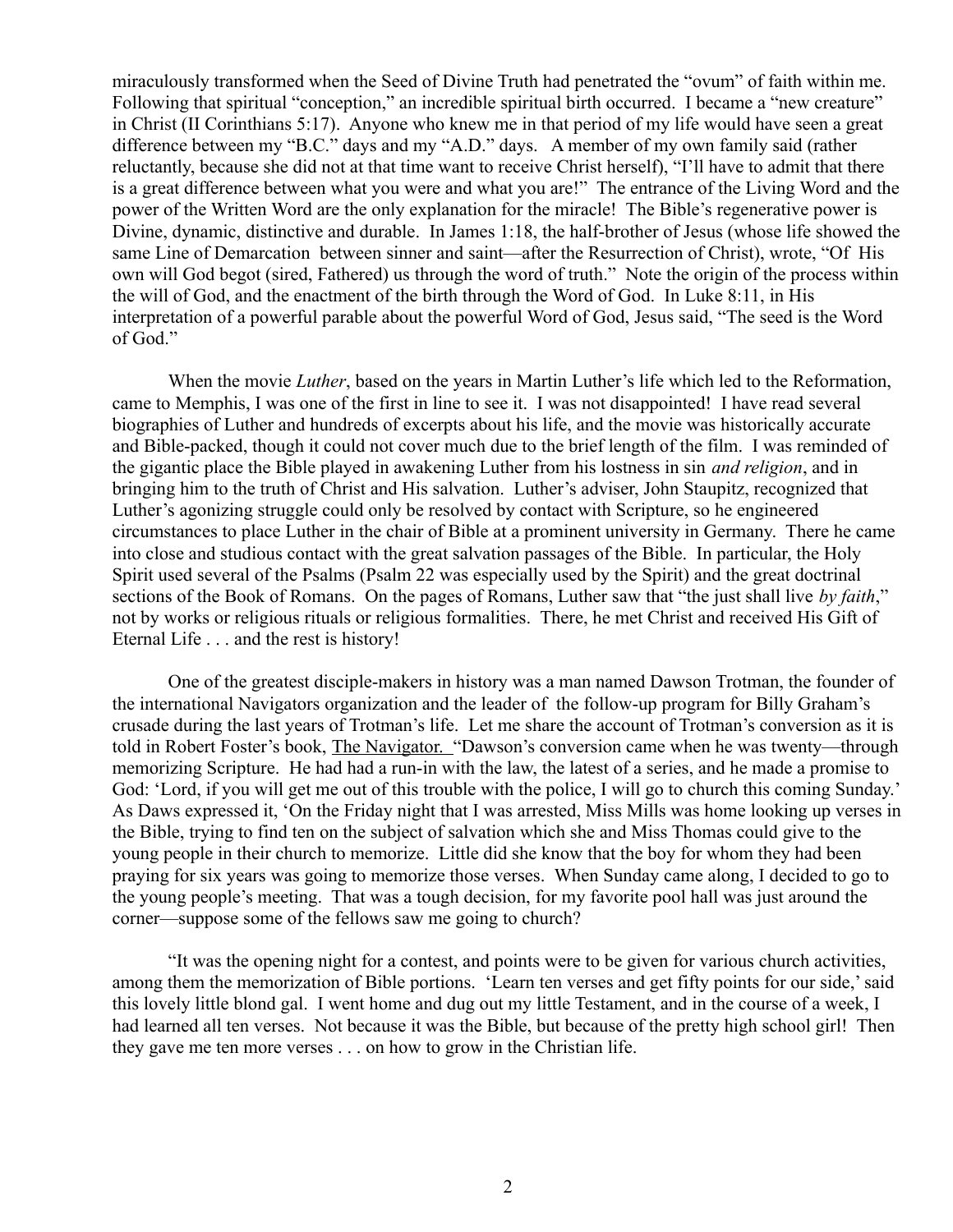"'How they prayed all that week for me! I went back the following Sunday and got another fifty points for the Red team as well as for the little blond.' Dawson continued with the climax of the story: 'One unforgettable event resulted from that contest. . . I was on my way to work at the local lumber company one day with these twenty verses of Scripture stored away in my memory. I had no plans for using them, except to keep my promise and help win the award for the Reds on the following Sunday. I was walking along the highway, minding my own business, with my lunch pail in my hand. Miss Mills was still praying, and the Word of God was working through the power of the Holy Spirit, and all of a sudden that morning, as I walked along to work, one of these twenty verses came into my mind: 'Verily, verily, I say unto you, He that heareth my word, and believeth on him that sent me, hath everlasting life . . .' (John 5:24). Those words, 'hath everlasting life,' stuck in my mind. I said, 'O God, that wonderful—a person can have everlasting life!' I pulled my little Testament out of my pocket and looked it up in John's Gospel, and sure enough, there it was—'hath everlasting life, and shall not come into condemnation; but is passed from death unto life.' There for the first time I remember praying after I had grown to be a man, 'O God, I want this everlasting life!' In that instant, I was born again. That was the beginning*. I believed what God had said in His Word, received the gift He offered, and was instantly* saved."

Just yesterday, I was in the new home of a dear friend. We were discussing one of the features of the new home. He said, "When we prepared to pour the concrete for the sidewalk, though the concrete was going to be four to six inches deep, the builder insisted that we use a plant-killer on the soil because of the power of seeds and plants to break through concrete." Many, many times the Bible speaks of the powerful seed of the Word of God. Just as a seed has an awesome germinal power, the Word of God has an awesome germinal and regenerative power. Just as a seed contains the life germ of the plant-line which it represents, so the Word of God contains the powerful, explosive, germinal "life principle" of the God it represents. That power is mysterious, mighty, magnificent. The Bible's practical value begins in any individual life with its regenerative capability. If you are a person without Christ, and you want to remain that way, you dare not expose yourself to the Word of God. Any seed of Gospel truth planted within you may become like a Divinely-timed bomb, and at any moment you could be blasted off your pedestal of pride and blown into Kingdom Come!

Each point of this study requires a practical implementation if we are to receive the full value of the Word of God into our personal experience. So the question here is, *Have you been born again?* If not, the Word of God is seeking to penetrate your dead heart at this very moment, bringing its own life (eternal life) with it. As it points you away from yourself and every other point of attention *to Jesus alone*, would you admit your sins directly to Him, realize that your sins are aggressive acts against God and require repentance (a change of mind, will and direction), and then receive the crucified and risen Christ into your heart to save and transform you? Then you will know by personal experience the regenerative power of the Word of God.

## II. **AN ILLUMINATIVE VALUE**

Second, the Bible has a practical value for a person's life because of its inherent *illuminative* value. It brings light to otherwise dark situations, and enables sight for those who have been "issued a new set of eyes" in their new birth. The Psalmist wrote, "Thy Word is a lamp unto my feet and a light unto my path" (Psalm 119:105). Many a pilgrim passing through the wilderness of this world (the opening phrase in Bunyan's Pilgrim's Progress) has found his path aflame with heaven's light through the illuminative power of the Word of God. The Psalmist added in the same chapter, "The entrance of Your Word gives light; it gives understanding to the simple" (Psalm 119:130). Many people, both saved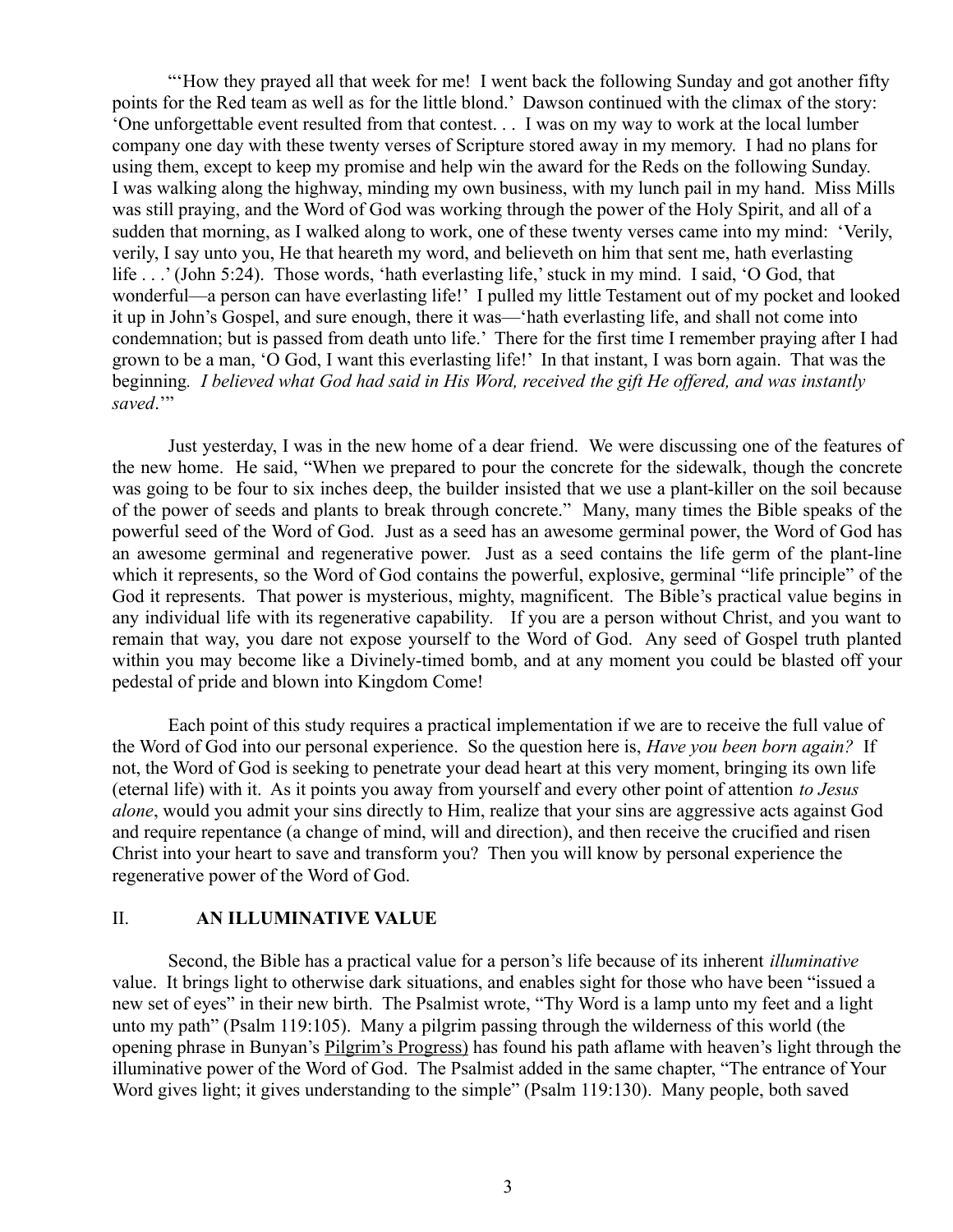people and lost people, walk in darkness because they refuse the "entrance" of the Word of God into their dark and unbelieving hearts, or because they refuse to be "simple" enough to receive the available light. In Psalm 43:3, the Psalmist made this appeal: "O, send out Your light and Your truth, and let them lead me." Note the combination of light and truth in his appeal. It is wise to appeal to the Holy Spirit for His light before you expose yourself to His truth. It is not enough to have the Word of God. Many people take up the Book and read—and receive no benefit at all. Why? Because they had the truth, but had no light to detect it.

How blind all men are without Divine illumination! How dark their hearts and minds are! "They walk in the vanity of their mind, having the understanding darkened, being alienated from the life of God through the ignorance that is in them, because of the blindness of their hearts" (Ephesians 4:18). How desperately and tragically true! How well do I remember the moment when God "turned on the lights in my inner spirit." My first impulse was to cry, "What is going on? Why have I not *seen this before*? Where in the world have I been?" And I instantly saw the Heaven/Hell, Life/Death, Light/Darkness, Love/*attempt to love* difference between being saved and being lost.

Furthermore, since that time, the Divine Ophthalmologist has been making adjustments on my new eyes. You see, though the Bible does have an *inherent* illuminative capacity, it still must be illumined by the Holy Spirit or that value is totally lost*. Totally* lost! Without the Holy Spirit's illumination and teaching, the Bible itself is just another book! The Holy Spirit has often "opened the eyes of my heart (Greek, *kardia)* and flooded them with light" (Ephesians 1:18; read Ephesians 1:17-19 carefully), and the result is always amazement and enlarged understanding. Some of the Spirit's adjustments are corrective and some are progressive (a part of the growth process), but they are definite illuminative works.

When John Robinson disembarked from the *Mayflower* at Delft Harbor on the eastern shore of this continent, in his opening remarks to his fellow travelers, he declared, "I am convinced that the Lord has yet more light and truth to break forth from His Holy Word." That light will never ceasing breaking forth upon the "simple" (single-minded) believer who is willing to receive and obey it.

In a recent book entitled The Closing of the American Mind, University of Chicago professor Allan Bloom describes how his "uneducated" grandparents lived on a wise and noble level because of the practical influence of the Bible on their daily experience. Bloom says, "*I do not believe that my generation*, my cousins who have been educated in the American way, all of whom are M. D.s or Ph.D.s, *have any comparable learning*. When they talk about heaven and earth, the relations between men and women, parents and children, the human condition, I hear nothing but cliches, superficialities, the material of satire. I am not saying anything so trite as that life is fuller when people have myths to live by. I mean rather that *a life based on the Book is closer to the* truth, that it provides the material for deeper research in and access to the real nature of things." (The italics in this paragraph are mine, not the authors)

How do we reach the practical implementation of this point? We simply read the Bible regularly, all the while dependently asking God to "open the eyes of our hearts and flood them with light" (Ephesians 1:18). We pray with David, "Open Thou mine eyes, that I may behold wondrous things out of Thy law" (Psalm 119:18*). What you see in God's Word when this occurs is almost indescribable*.

## III. **A NUTRITIVE VALUE**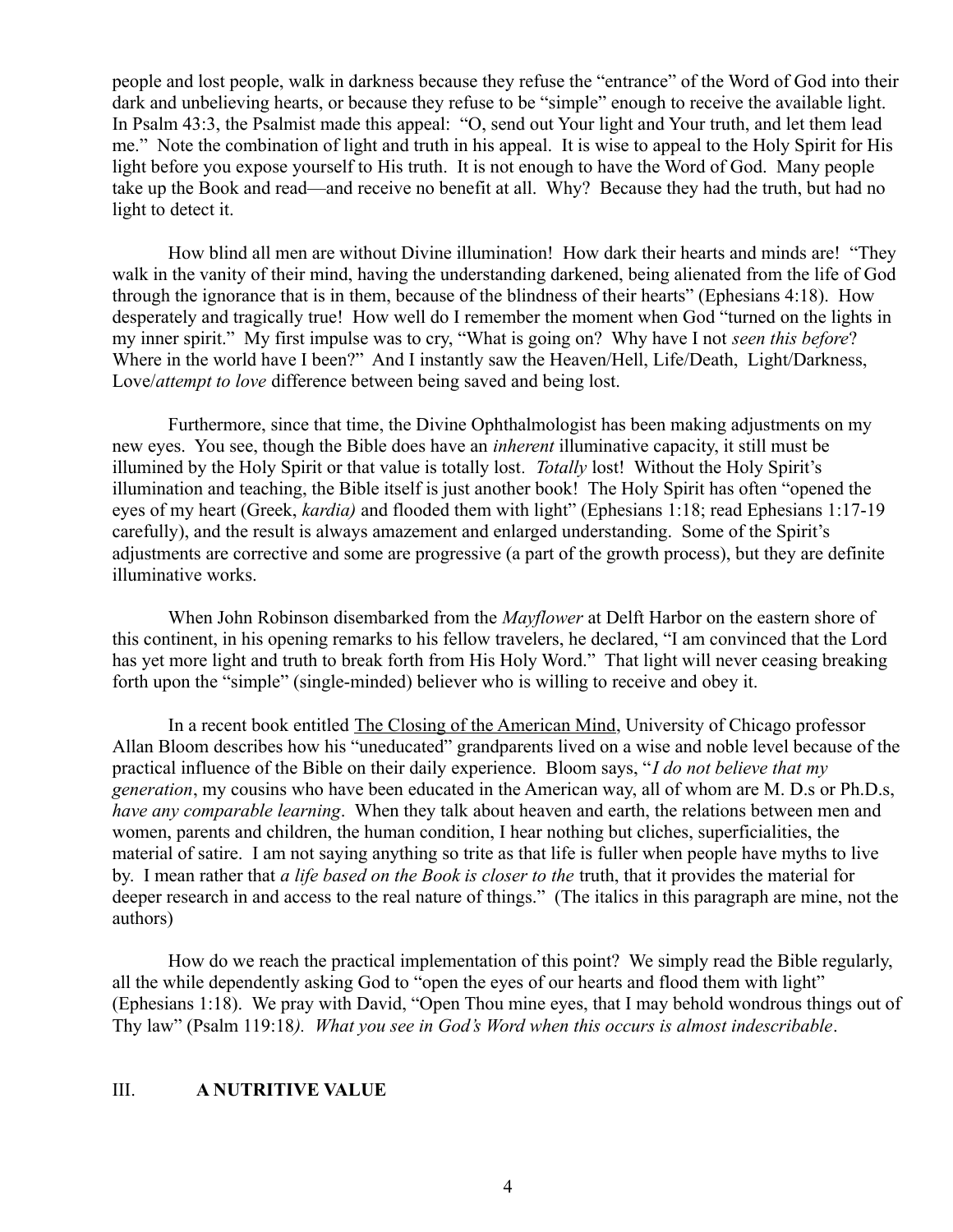Third, the Bible has an inherent *nutritive* value for the hungry soul. It contains "the daily minimum requirement of (spiritual) vitamins and minerals" as well as the very "gourmets of grace" for the person who will come to the Lord's table and allow the Host to serve His meal. Jesus said, "Behold, I stand at the door and knock; if any man hear my voice, and open the door, I will come in to him, and will eat with him, *and he with Me"* (Revelation 3:20). I have been studying the Word of God voraciously for over fifty years (!), and I can tell you that no chef on earth can prepare a physical meal that compares with the food of the Word of God! No kitchen table can carry food (no matter who prepares it!) such as the Word of God presents to nourish the soul. Jesus spoke a universal law when He said, "Man (generic man and each individual man) lives not (he *is dead* without this food) by bread alone, but *by every word that proceeds out of the mouth of God"* (Matthew 4:4). Jesus Himself said, "I have meat that you don't know about; my meat is to do the will of Him who sent Me, and to finish His work" (John 4:34). Don't miss the obvious meaning of such statements. To hear and heed the Word of God is to have life, healthy, maturing life, but to fail to hear and heed the Word of God is to starve your true self, the self God intended, to death. What a shock it will be for sense-oriented, self-oriented people to come to the end of the trail and find that they have literally starved the spirit, the eternal dimension of their existence, to death.

Peter addressed the new believer in Christ with this counsel, "As newborn babes, desire the pure milk of the Word, that you may grow thereby" (I Peter 2:2). Again, the implication is clear. For a new Christian to regularly take in the milk of the Word is to grow; for him to fail to do so is for him to be stalemated in a pitiful prolonged infancy.

Jeremiah gave personal testimony to the nutritive value of the Word of God when he said to God, "Your words were found, and I ate them, and your words were to me the joy and rejoicing of my heart" (Jeremiah 15:16). Jesus suggested the same idea when He said, "Except a man eat My flesh and drink My blood, he has no life in him" (John 6). Faith is defined as an assimilation of the very Person of Christ that is like the eating of physical food. When food is ingested, digested and assimilated into the body, it is translated in the inner organism into every necessity that is negotiable. The same is spiritually (actually) true of the believer's intake of the Word of God. When received, the truth is assimilated into the believer's total life and shows up through him as an incarnation of the very life of God. Job 23:12 echoes the same truth: "I have esteemed the words of Your mouth to be more than my necessary food." In my values system, Job declares, it is more important to devour the Word of God than to eat a meal. Any spiritual believer will echo and endorse his testimony.

No person reading these words has a normal and deliberate intention to live on earth a single day without the regular eating of meals. In the same way, a Christian should determine that he will not live another day on earth, even a single day, without feeding and nourishing his inner life on the balanced nutrition of the Word of God.

The practical implementation of this point: to receive nutritional value from any food requires appetite, appropriation and assimilation. A person who has no appetite is (at best) unhealthy. His appetite brings him to appropriate (ingest) the food. Then his body assimilates (digests and disperses) the food throughout its parts. A person who has no appetite for the Word of God is either an unsaved sinner or an unhealthy Christian, and both of these are seriously tragic conditions. A Christian who does not ingest substantial amounts of the food of the Word on a regular basis is inviting a spiritually diseased life. The same steps are followed spiritually in receiving the nutritive value of the Word of God that are followed physically in benefiting from daily food.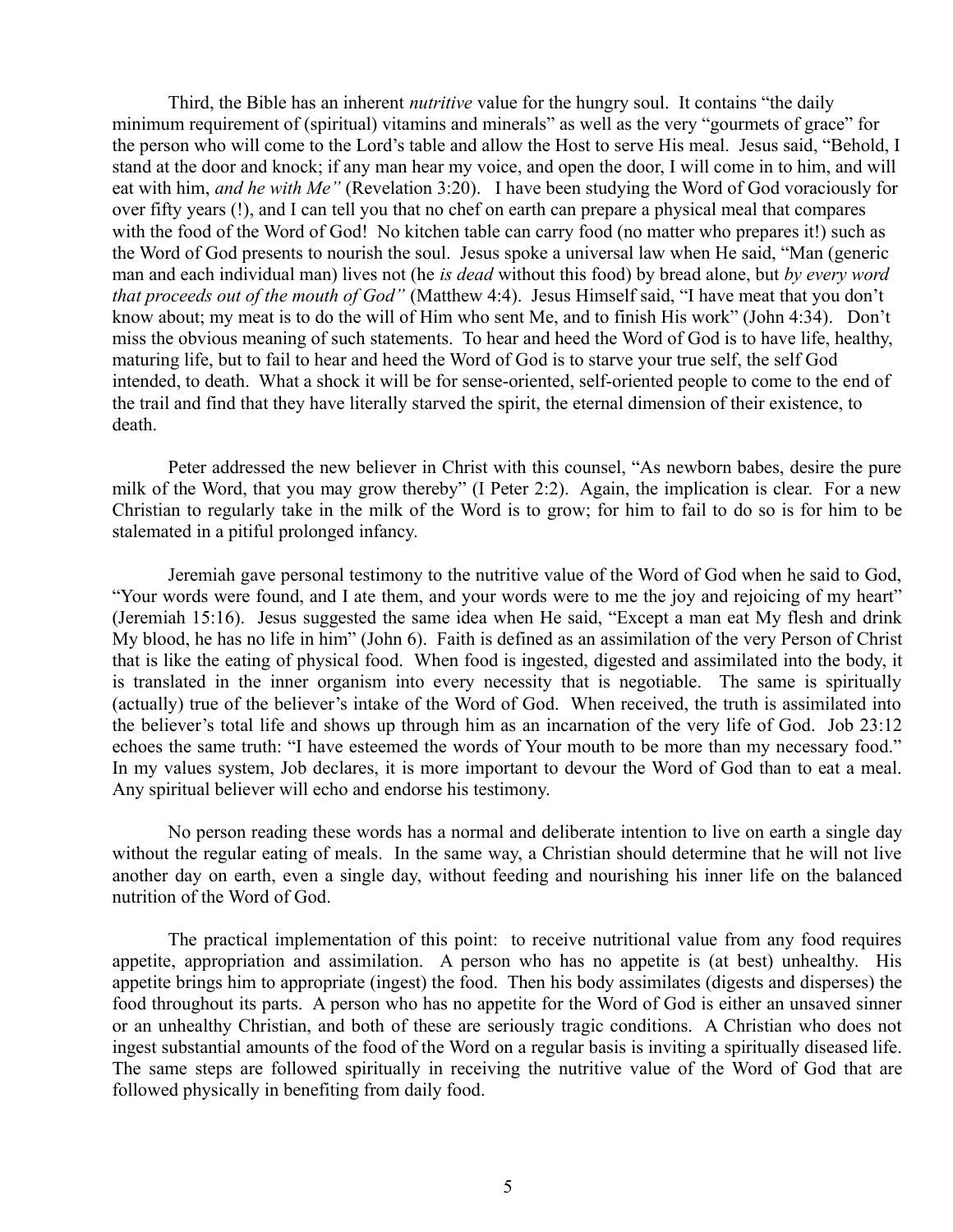## IV. **A REMUNERATIVE VALUE**

Fourth, the Bible has an inherent *remunerative* value for the believer who uses it with a devotional spirit on a regular basis. An old hymn says,

> "Holy Bible, Book Divine, Precious treasure, Thou art mine."

Every child of God who walks in the Spirit and lives in the Word will concur that the Bible is indeed a "precious treasure." It contains vast riches of spiritual wealth, and it will make that person fabulously rich who knows how to exploit its riches. The Psalmists who wrote one of the great devotional treasuries of Scripture, the hymnbook of the Bible, wrote, "The Law of Thy mouth is better unto me than thousands of gold and silver" (Psalm 119:72). Ponder that evaluation carefully. It would be better, the verse says, to be impoverished in the things the world counts valuable and to be rich in the things the world disregards, because those riches of God are better than all the wealth the world may offer. David again said, "The judgments of the Lord are true and righteous altogether; more to be desired are they than gold, yea, than much fine gold" (Psalm 19:9). Though it may be made the instrument of either good or evil, gold has no inherent moral value in itself. However, the revelation of God in His Word does have inherent moral value. That immeasurable value is never withheld when a sensitive, seeking soul comes to the Word of God to meet God and receive His treasure trove of truth.

Again, the Psalmist wrote, "I rejoice at Thy Word, as one that finds great spoil." This is far more true today than it was when he wrote those words. The Big Battles of time and eternity have now been fought and won, and now we open the Book to learn what was won for us through the Death and Resurrection of Jesus. Edwin Hodder summarized this dimension when he wrote,

> "Thy Word is like a deep, deep mine, And jewels rich and rare Are hidden in its mighty depths, For every searcher there."

Be wise, Christian, and go deep into the "mine" of the Word of God, asking God to help you detect the "jewels rich and rare (that) are hidden in its mighty depths." Determine to be a spiritual "searcher" of the mine, and God will fill your life with a vast inventory of spiritual wealth. The Bible will more than repay the effort of any seeker who wants to meet God on its pages. It has a remunerative value.

Let me give one practical outcome of the remunerative value of the Word of God. Jesus said, "Ye shall know the truth, and the truth shall set you free" (John 8:32). This positive statement has been proven true in the lives of multitudes of spiritual Christians. However, I must add that the flip side of that statement is also true. If you do not know the truth that Christ *is* and the truth that He *tells* and *endorses* in the Bible, you are in bondage to ignorance (and this has nothing whatsoever to do with the number of academic degrees that might be attached to your name). Nothing on earth is more pathetic than to see a "smart" person comfortable in his academic achievement, and pitifully blind to and ignorant of the world of eternal reality.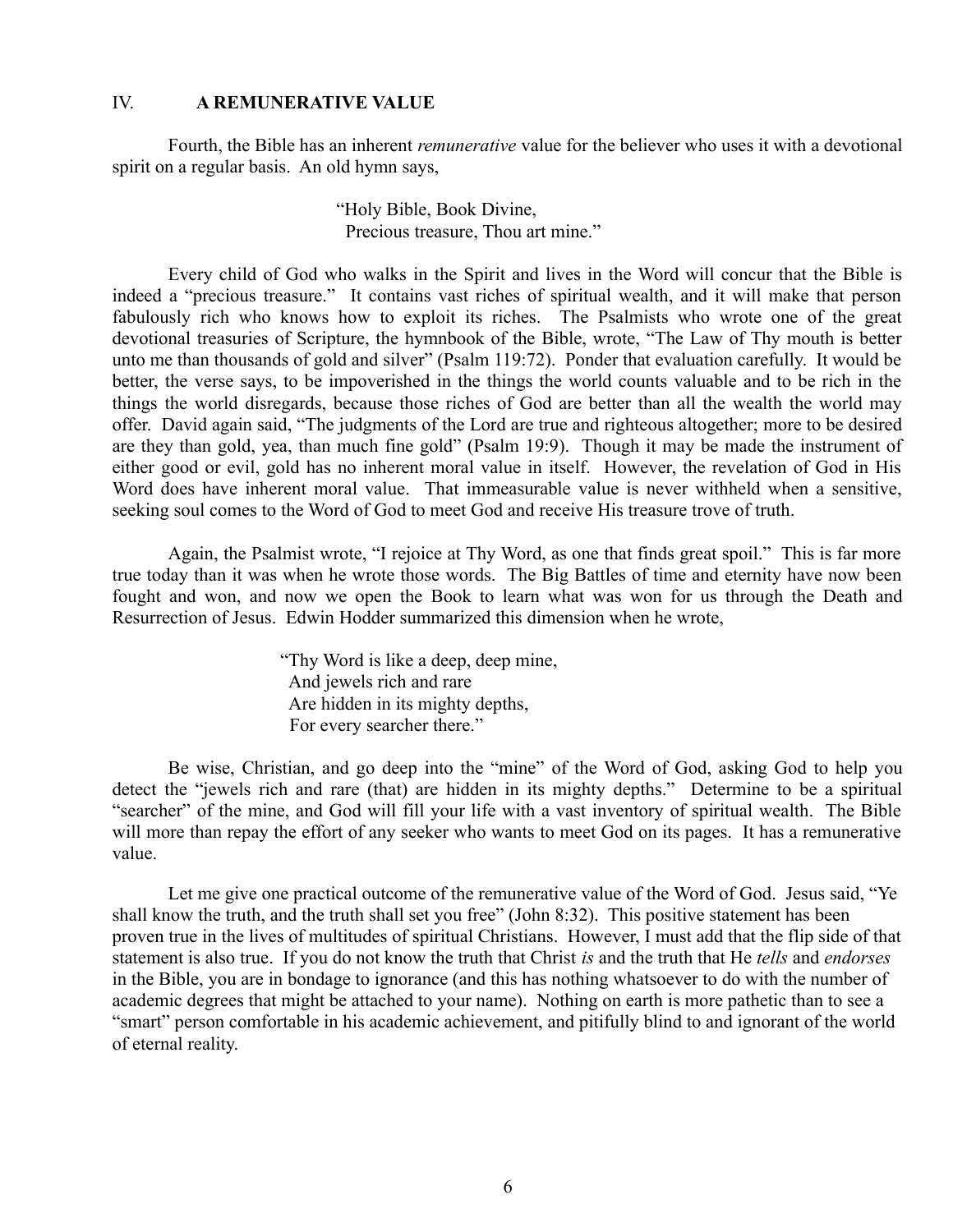Now, the practical implementation of this point: you *read* the Word of God in order to *recognize* and *realize* the value it contains and exposes, then you *receive* by faith all the riches it makes known. For example, the book of Ephesians could be viewed as an itemized account of the Christian's inventory. It records the Christian's "spiritual bank account." As you read it, you realize that *all has been given to me because I am in Christ*. But then the question arises, *But how much have I taken of that which has been given?* When I probe these question and their answers, I begin to partake of the remunerative value of the Word of God.

#### V. A REFLECTIVE VALUE

Fifth, the Bible has an inherent *reflective* value. In a marvelous passage, James the half-brother of Jesus, shows the reflective value of the Word of God. "Be ye doers of the Word, and not hearers only, deceiving your own selves. For if any be a hearer of the Word, and not a doer, he is like unto a man beholding his natural face in a glass (literally, 'mirror'): For he beholds himself, and goes his way, and immediately forgets what manner of man he was. But whoso looks into the perfect law of liberty, and continues therein, he being not a forgetful hearer, but a doer of the work, this man shall be blessed in his deed" (James 1:22-25). What role does the Bible play as a reflector?

First, when we look into the Bible, we see the reflection of *ourselves as God sees us*. The Bible paints our portrait, "warts and all." It points out the devastating truth of our depravity and sinfulness, and it withholds none of the awful truth. Scottish writer R. E. O. White said, "The mirror of the Word is painfully clear." Donald Barnhouse said, "The only safe place to look is in the Word of God, which reflects all things as they are." Every person who has seen the terrible truth about himself on the pages of the Word of God will agree with that assessment of himself. One man said, "The Bible is not such a book as an unaided man *would* have written if he *could*, or *could* have written even if he *would*." Nobody naturally tends to rush to a spot where the horrible darkness of his twisted inner life is exposed. However, when the Spirit breathes upon the Word and the Word shows the sinner his sins, he knows that the picture of him reflected in the Word is accurate.

But the Bible does not merely reflect the accurate picture of the sinner back to himself as he reads, it also reflects the image of Jesus to us as we read it in the Spirit. The Bible not only reflects ourselves as God sees us, it also reflects *Jesus as God sees Him.* In one of the great formula verses of the Bible, II Corinthians 3:18 says, "We all, having had our faces unveiled, and beholding as in a mirror the glory of the Lord (Jesus), are being changed into the same image from glory to glory, even as by the Spirit of the Lord." This is one of the primary purposes of the Bible—to allow us to clearly see Jesus. This verse tells us that we must have all impediments removed from our inner eyes and then we must read the Word of God to gaze upon Jesus. F. B. Meyer, the British Baptist pastor said, "Christian, for every look you take at yourself, take at least ten looks at Jesus." God knows that this rule holds in human life: what you look at longingly, lovingly, and lastingly, you will become like. You will become what you behold; you will be what you see. Since the goal of the Christian life is to be like Christ, He must be regularly seen with the eyes of your inner spirit. This happens as you spiritually read the Word of God. Here is the formula: The child of God looks into the Word of God and sees the Son of God, and the Spirit of God etches the character likeness of the Son of God upon the child of God. This is one of the means by which the Christian is made like Christ. The Bible has a reflective value.

One of the discipleship groups I meet with on a regular basis has begun studying with me John Bunyan's classic allegory, Pilgrim's Progress. As we were discussing the characters of the book, I gave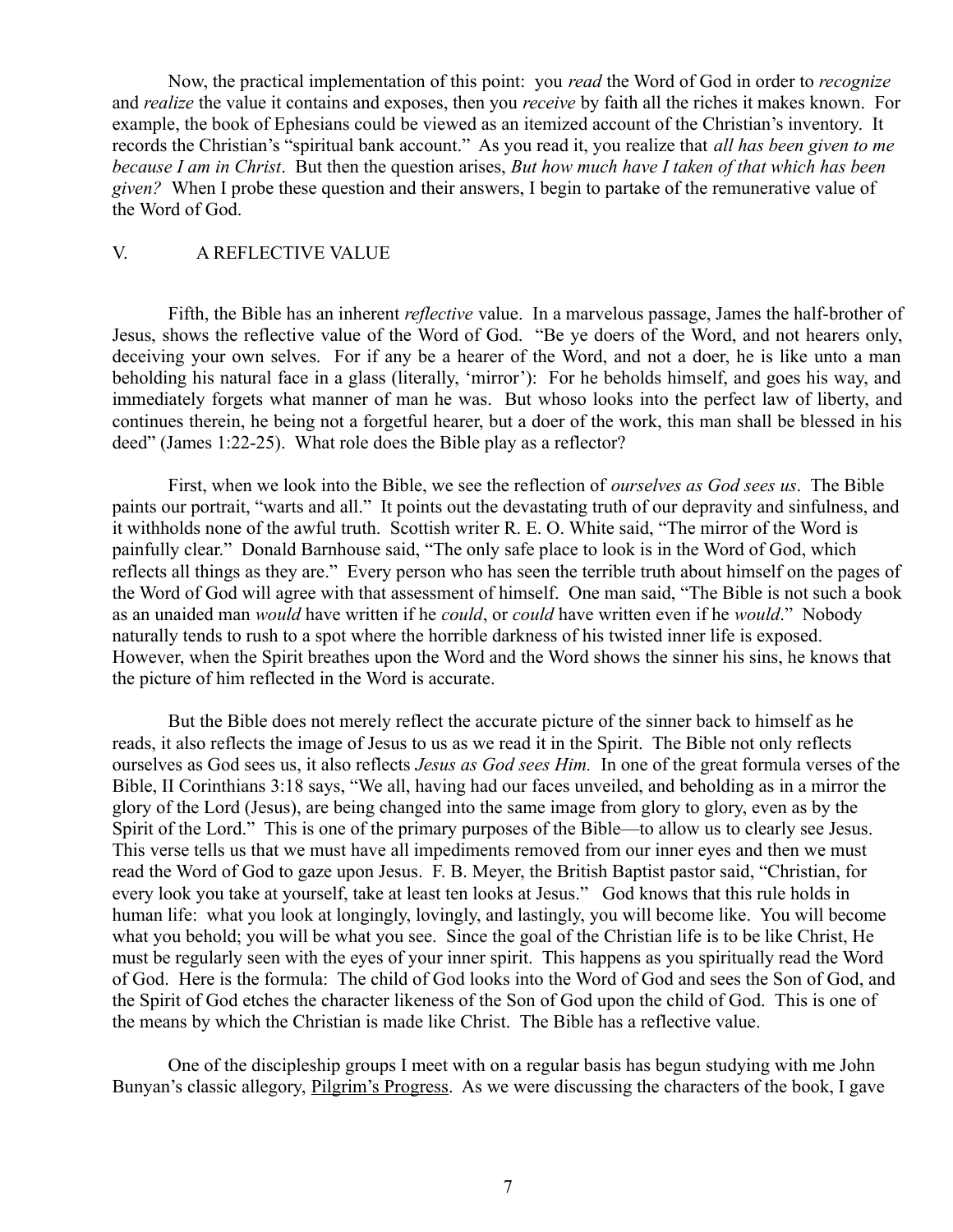them this suggestion: "Take these personality pictures and carry them like a candle down into your own heart and let God search your inner being with the light they provide—and you likely will come out chastened and changed." You can do the same thing with the reflective Word of God. Take it in hand and look at it as a mirror which will realistically expose you to yourself, then will point you away from yourself to look at Jesus. Hebrews 12:2 says, "Look away from (*aphorao*) everything else and unto Jesus." This is not to be a casual glance; it is rather to be a steady gaze; as you so look, you will experience the reflective value of the Word of God.

 How do I practically implement the reflective value of the Word of God in my life? Well, how does one use a mirror? Does he examine the mirror merely to admire and appreciate *it?* No, he uses the mirror to reflect the desired object. Even so, the purpose of the Bible is to reflect a true image of yourself back to you and to reflect a true likeness of Jesus to you. Let the Bible show you yourself as you are, then show Jesus to you as the object of your trust. As you do so, you will experience the reflective value of the Word of God.

# VI. A CURATIVE VALUE

Sixth, the Bible has an inherent *curative* value. It is able to heal spiritual diseases and cure the multitudes of spiritual ailments that saints are subject to. Psalm 107:20 says, "God sent His Word, and healed them." Every Christian could borrow these words as part of his own testimony. The Bible has been called "God's Medical Book." The regular taking of this medicine will heal many a diseased part of your life, and will produce great health in your life.

Charles Spurgeon spoke truly when he said, "The medicine that is to reach your case is somewhere between the covers of this book." Some years ago, I recommended to a new Christian a monthly devotional booklet edited by Richard De Haan and published and distributed by Radio Bible Class, entitled "Our Daily Bread." It is sub-titled "The daily meditation book." However, when I sent the note, I read it a final time before dispatching it in the mail. I discovered that I had misspelled one word by just one letter, but what an insight was given by the mistake! I had called it "the daily *medication* book." The Bible is exactly that, and it should be taken as regularly and faithfully as prescribed medication. It will cure many a spreading disease that is operating through the flesh, and it will prevent many a disease which would beset us if we did not have the health-giving medicine of the Word.

How do we implement the curative value of the Word of God? Very simply, we take it in big daily doses. We may never fully know at the time the value of such consumption of the Word, but we will clearly see it one day.

## VII. A COMBATIVE VALUE

Seventh, the Bible has an inherent *combative* value. It is inherently valuable for both offense and defense in spiritual warfare. It is a bulwark of defense against the heavy assaults of Satan and his cohorts, and it is one of the two chief weapons for mounting the spiritual offensive that Christians are to engage in. One of my first Bibles had in the flyleaf this written statement: "Either this Book will keep you from sin, or sin will keep you from this Book," and this rule has proven true in over fifty years of being a Christian. The Bible is our best line of defense against the attacks of temptation and sin.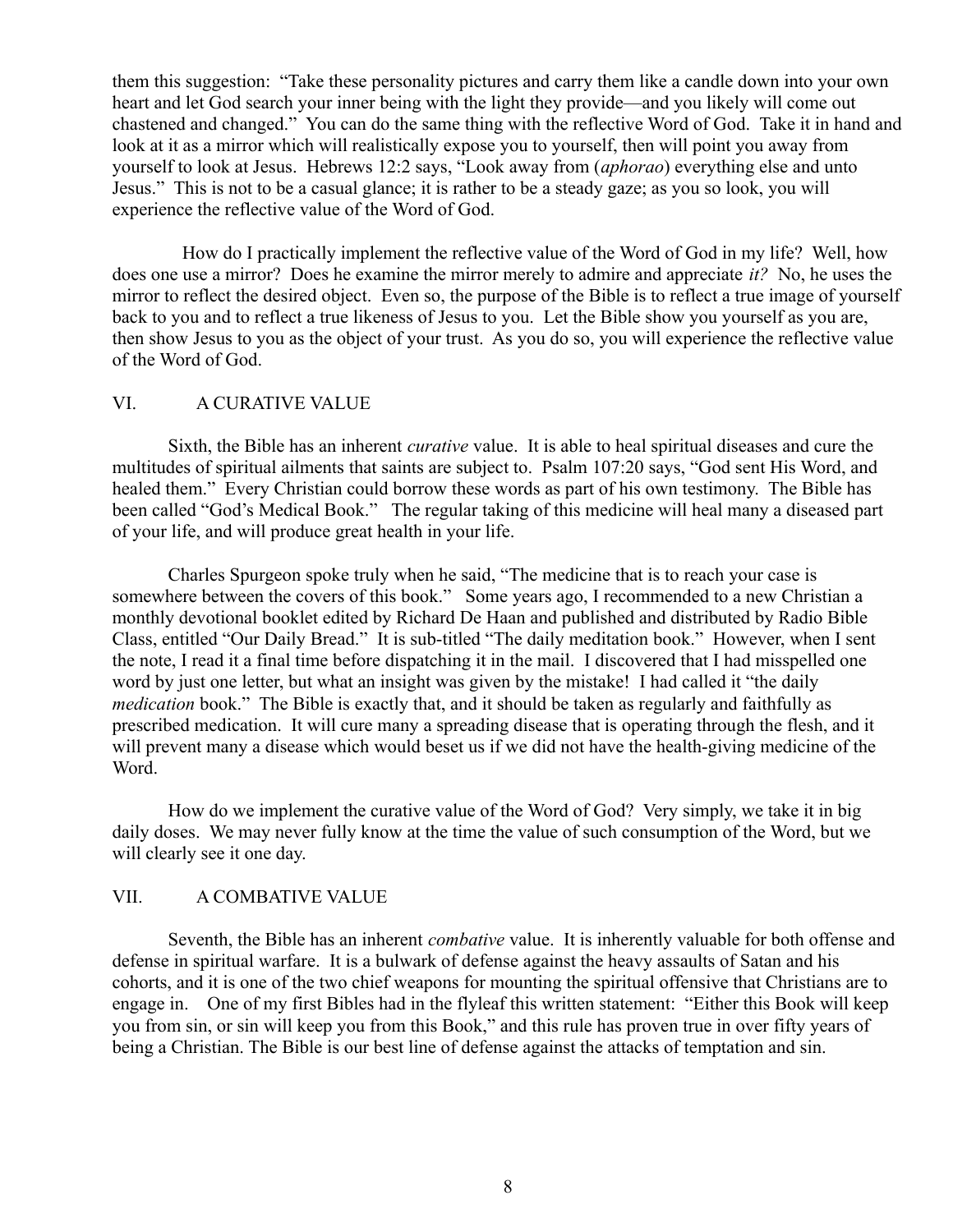Perhaps the most important and instructive single passage on spiritual warfare in all the Bible is the passage in Paul's letter to the Ephesians where he list "the whole armor of God" which the Christian is to daily "put on" in order to engage in spiritual warfare. At least six weapons are listed, and one of them is "the sword of the Spirit, which is the Word of God" (Ephesians 6:17). Of the weapons listed, this "sword" is the only one which we can touch with our hands and see with our eyes. The other weapons are either analogies or they are altogether invisible. The Bible is visible and tangible. We have no greater weapon for both defense and warfare in this desperately serious warfare than "the sword of the Spirit, which is the Word of God."

Psalm 91:4 says, "His truth shall be thy shield and buckler." Hebrews 4:12 says, "The Word of God is quick (living) and powerful, and sharper than any two-edged sword, piercing even to the dividing asunder of soul and spirit, and of the joints and the marrow, and is a discerner ('critic') of the thoughts and intents of the heart." You might say that one edge of this mighty "sword of the Spirit" is for offensive battle, and the other is for defensive purposes. When Jesus was tempted in the wilderness by Satan, He defended Himself – and us—by using the sword of the Spirit. When He ministered with His men, He maintained the Gospel offensive by regularly employing this sword in battling the enemies of man and of God.

Years ago, every edition of *Reader's Digest* carried an article designed to help readers enlarge their vocabularies and communicating ability. The title of the article was, "It Pays to Increase Your Word Power." Christian, *it pays gigantic dividends to* increase your WORD power! The Bible will prove to be a fortress against the intrusion of evil and a force for the advance of good to the person who implements and incarnates it in his daily life.

How to implement the Bible's combative value? Make the pledge of David your daily testimony: "Thy Word have I hid in my heart, that I might not sin against Thee." Hide the Word in your heart through daily study, meditation and memorization, and then take the truths gained as your sword for defensive and offensive purposes.

## VIII. A PRODUCTIVE VALUE

Eighth, the Bible has an inherent *productive* value. In Deuteronomy 32:2, God said, "My doctrine shall drop as the rain, my speech shall distil as the dew, as the small rain upon the tender herb, and as the showers upon the grass." Throughout the Bible, in every reference to spiritual seed-sowing, harvesting, and bearing fruit, the Bible is the background means of productivity. Any study of the great "sowing" parables of Jesus will reveal that "the seed is the Word of God" (Luke 8:11). We are told that "he who sows sparingly shall reap also sparingly, and he who sows bountifully will also reap bountifully" (II Corinthians 9:6). Jesus said, "Herein is my Father glorified, that you bear much fruit; so shall you be My disciples" (John 15:8). These statements are only brief extracts from an abundance of references to God's design that each of His children plant the seed of His Word in the soil of men's hearts wherever they are and thus become participants in the miracle of His spiritual harvest.

Furthermore, it must be noted that all the references to sowing and reaping in the Bible indicate that God intends each of His children to be involved in the process of *spiritual multiplication.* Every seed carries within itself the life-germ of limitless future productivity and multiplication. As long as the process of sowing is pursued with the product of each harvest, vastly enlarging future crops are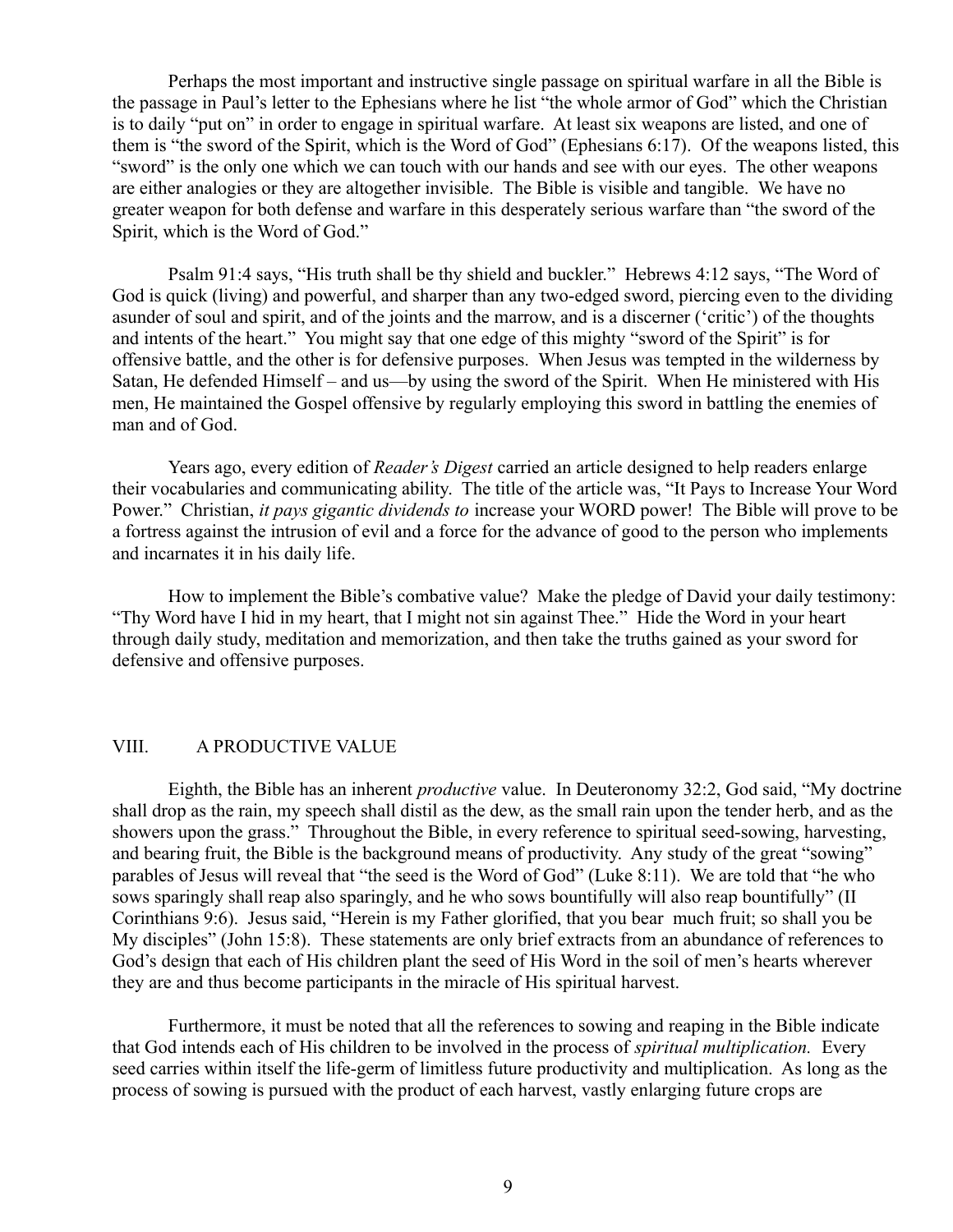guaranteed. To put it simply, every wise farmer will extract seeds from the present harvest for future planting, and each of those seeds will multiply a volume far larger than itself. Here we see the genius of Jesus in commanding each believer to be a disciple-maker. Each believer is thus himself a seed (see Matthew 13:38), and must disciple others who also become seeds. Each believer should sow himself in the lives of others, and lead them to do the same thing. This is the process of hands-on, close-up, disciple building—the investment of your life and the truth you know into the lives of others for the sake of Total World Impact. What an assignment, what a majestic involvement, for each Christian! And the result is guaranteed! In Isaiah 55:10-11, God promised, "As the rain comes down, and the snow from heaven, and returns not thither, but waters the earth, and makes it bring forth and bud, that it may give seed to the sower, and bread to the eater: So shall My Word be that goes forth out of My mouth: it shall not return unto Me void, but it shall accomplish that which I please, and it shall prosper in the thing whereto I sent it." Take the seed of Scripture, Christian, and scatter it over waiting hearts. The fields are white unto the harvest (John 4:35).

How do we implement the productive power of the Word of God in our daily lives? First, be sure that the seeds of the Word are daily sown on the receptive, good soil of your own heart. Someone wisely said, *"Prayer is our sowing seeds on God's heart, but the Bible is* God *sowing seeds on* our *hearts."* Allow Him to fulfill His will for you by daily sprinkling His seeds of truth over the fertile soil of your heart. Then, sow the truth received on as many other hearts as are reachable. I think of it this way:

Objective: **The Contract of the Top To**  Help Every Reachable Soul

As you receive the seed in the soil of your own heart, and sow it "bountifully" upon the soil of other hearts, you will join the Holy Spirit in God's great harvest of souls. Thus you will prove the productive power of the Word of God.

#### IX. A COMPULSIVE VALUE

 Ninth, the Word of God has an inherent *compulsive* value. When loosed in the human mind and heart, and when mixed there with faith (see Hebrews 4:2), the truth of Scripture has a most compelling power. A discouraged and disillusioned prophet named Jeremiah discovered this compelling power at the heart of his ministry. Tempted to quit the ministry and defect from his prophetic calling, he discovered that such a response was not as easy as it might seem. In Jeremiah 20:8-9, he wrote, "The Word of the Lord was made a reproach unto me, and a derision, daily. Then I said, I will not make mention of Him, nor speak any more in His Name. But His Word was like a burning fire shut up in my bones, and I was weary with forebearing, and could not stay." I was faced with the ostracisms and persecutions of my society, Jeremiah said, on a daily basis. I tried to quit preaching and teaching in the Name of the God who had called me to speak for Him. But when I vowed to be silent, I discovered that I had a raging fire dammed up in my breast which had to be released. I discovered that my silence was far more wearying than the problems I faced, and I could not stop speaking in His Name. This, dear friend, is an example of the compelling power of the Word of God. Every true believer and minister of God has experienced the same compulsion that Jeremiah spoke about.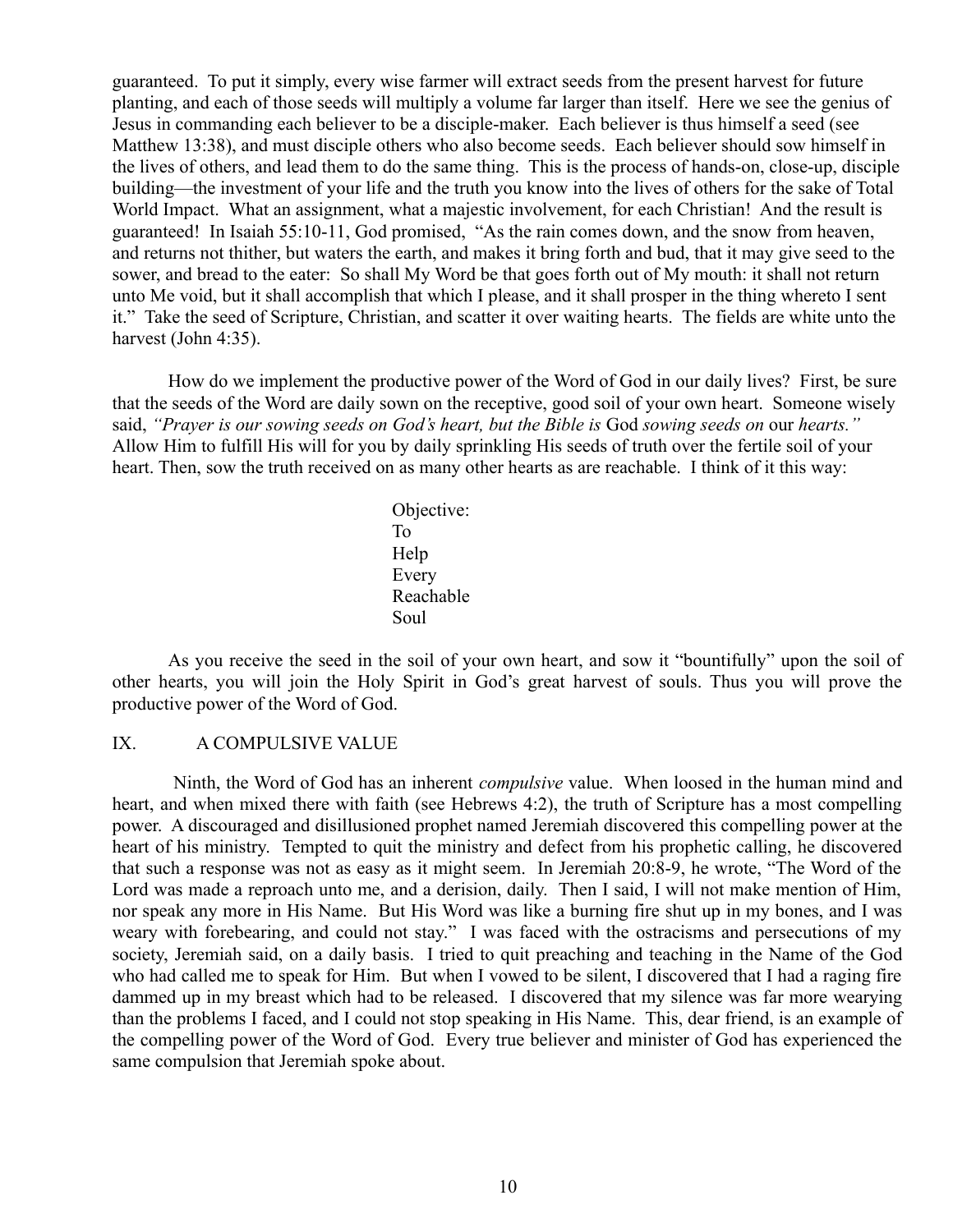Samuel Chadwick, a preacher of a past generation of our history, illustrated this power in this picturesque account. "On the river yesterday, I saw a little steamer, fighting against a strong headwind. Unaided, the boat would have been at the mercy of the wind, but it was actually making stubborn and persistent headway—because a burning fire was shut up in its heart. So it is with the true man of God."

Hear an echo of the same truth from another prophet: "The lion has roared, who will not fear? The Lord God has spoken, who can but prophesy?" (Amos 4:8). Here again is a testimony to the compelling power of the Word of God.

Now, let me direct you to the New Testament and to one of Paul's letters for a final testimony of the compelling power of the Word of God. Paul wrote, "Though I preach the Gospel, I have nothing to glory (boast) of: for necessity is laid upon me; yea, woe is me, if I preach not the Gospel. For if I do this thing willingly (that is, my motive is love), I have a reward; but if against my will, a dispensation ('stewardship,' in which every item of the service is scrutinized legally) of the Gospel is committed unto me" (I Corinthians 9:16).

To implement this point in your life, just live with a tender heart before the Word of God, maintain regular contact with it by daily reading and study, and the Word will exert its own compulsive force.

## X. A SUPERLATIVE VALUE

Finally, I will mention a *superlative* value of the Word of God. This note is struck with regularity in the devotional parts of the Bible. David spoke for millions of transformed people when he said, "My heart stands in awe of Thy Word." May God pity the arrogant self-sufficiency of the natural man's sinful heart that forces him to totally miss the superlative glory of the Word of God. To that pitiable and pitiful man (however able or academic or affluent), the vast "parallel world of reality" is replaced by the temporary baubles and bubbles of sensory life. Jesus said that he may "gain the whole world" and yet "lose his own soul" (his true identity as a God-related human being, his true destiny with God forever). His *capax Dei* ("capacity for God") is left empty, while he tries to fill it with trifles and trinkets, or with ideas and empty philosophies. Far too soon, he will see what he has missed—and despair over the loss.

In Psalm 138:2, David acknowledged the superlative nature of the Word of God when he said to God, "Thou has magnified Thy Word above all Thy Name." That is, there is simply nothing higher in life as we experience it than the Word of God and the truth He brings to us through it. I declare this to be absolutely true—in my experience, in my relationship with God, in my daily life. When I "walk with the Lord in the light of His Word, what a glory He sheds on my way!" When I don't do so, how dry-as-dust is everything I think and do, and how unfulfilling is the "best" activity.

Thomas Carlyle spoke for those who have touched the live current of the Spirit's power in the Bible and have been transformed by the truth of the Word of God attended by the great power of the living Holy Spirit. Carlyle simply said, "There never was a Book like the Bible, and there never will be another." Dear Spirit of God, thank You for the superlative power of the Book You wrote for us, and thank You for Your willingness to attend our minds and hearts today as we open it to hear from You.

About 1600 years ago, Aurelius Augustine, a renegade sinner, heard a young child behind a hedge cry out the words, "Take up and read! Take up and read!" The Spirit of God empowered the child's challenge in the sinner's mind, and he went into the nearby house, picked up a Bible as an "accident of grace," "just happened" to open it to the thirteenth chapter of Paul's letter to the Romans, where he read,